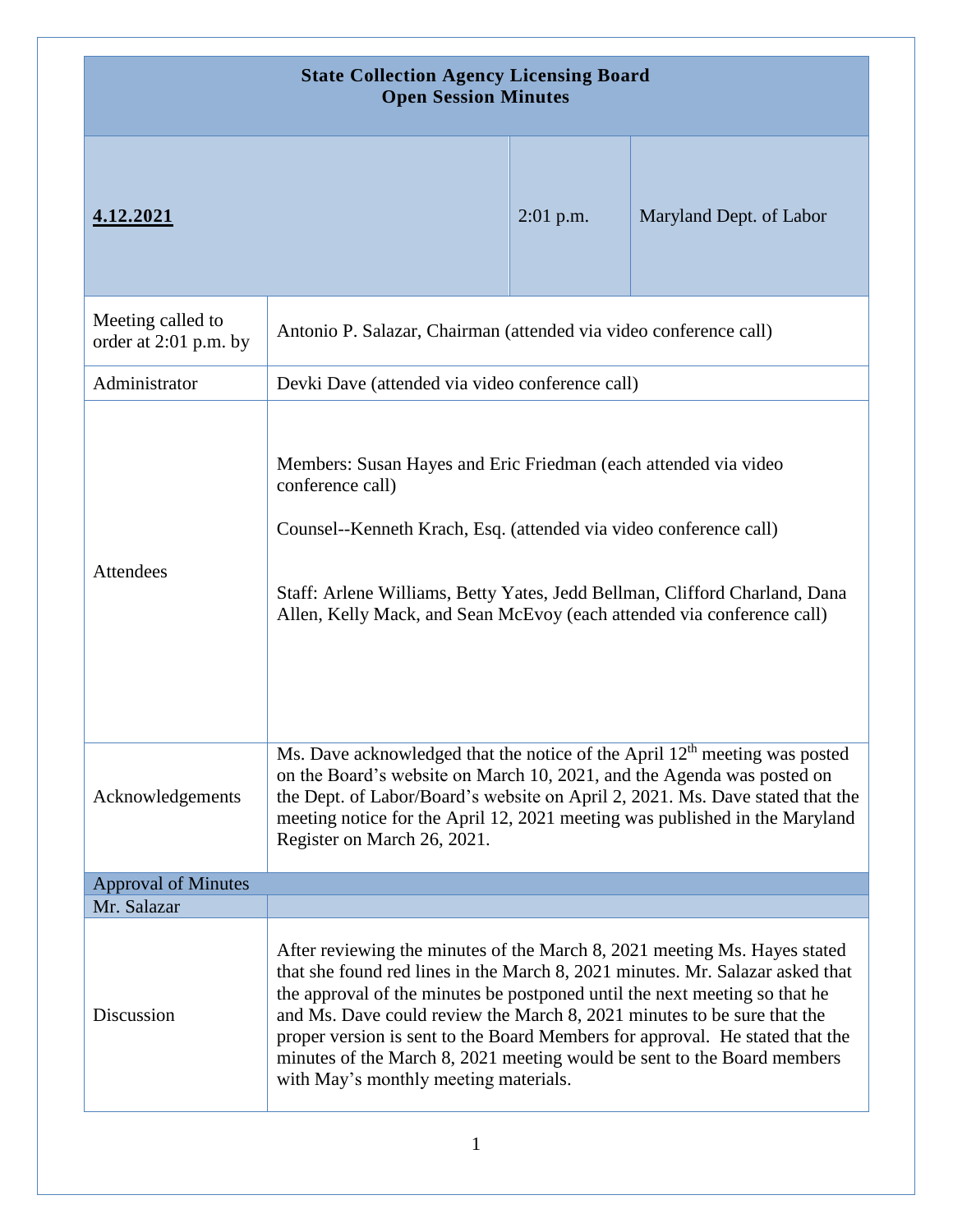| <b>Recognition of Public Comments</b> |                                                                                                                                                                                                                                                                                                                                                                                                                                                                                                                                                                                                                                                                                                                                                                                                                                                                                                                                                                                                                                                                                                                                                                                                                                                                                                                                                                                                                                                                                                                                                                                                                                  |  |
|---------------------------------------|----------------------------------------------------------------------------------------------------------------------------------------------------------------------------------------------------------------------------------------------------------------------------------------------------------------------------------------------------------------------------------------------------------------------------------------------------------------------------------------------------------------------------------------------------------------------------------------------------------------------------------------------------------------------------------------------------------------------------------------------------------------------------------------------------------------------------------------------------------------------------------------------------------------------------------------------------------------------------------------------------------------------------------------------------------------------------------------------------------------------------------------------------------------------------------------------------------------------------------------------------------------------------------------------------------------------------------------------------------------------------------------------------------------------------------------------------------------------------------------------------------------------------------------------------------------------------------------------------------------------------------|--|
| Mr. Salazar                           |                                                                                                                                                                                                                                                                                                                                                                                                                                                                                                                                                                                                                                                                                                                                                                                                                                                                                                                                                                                                                                                                                                                                                                                                                                                                                                                                                                                                                                                                                                                                                                                                                                  |  |
| Discussion                            | No members of the public were present.                                                                                                                                                                                                                                                                                                                                                                                                                                                                                                                                                                                                                                                                                                                                                                                                                                                                                                                                                                                                                                                                                                                                                                                                                                                                                                                                                                                                                                                                                                                                                                                           |  |
|                                       | <b>1. Non-Depository Licensing Expiration Update</b>                                                                                                                                                                                                                                                                                                                                                                                                                                                                                                                                                                                                                                                                                                                                                                                                                                                                                                                                                                                                                                                                                                                                                                                                                                                                                                                                                                                                                                                                                                                                                                             |  |
| Ms. Yates                             |                                                                                                                                                                                                                                                                                                                                                                                                                                                                                                                                                                                                                                                                                                                                                                                                                                                                                                                                                                                                                                                                                                                                                                                                                                                                                                                                                                                                                                                                                                                                                                                                                                  |  |
| Discussion                            | Ms. Yates presented the Non-Depository Licensing Unit report. Ms. Yates<br>advised the Board that each entity's application and supporting materials for<br>licensure had been reviewed and found to satisfy the licensing qualifications.<br>Ms. Yates proceeded to recommend that the Board issue collection agency<br>licenses to the following entities: Legum & Norman Realty, Inc., Capital<br>Recovery Corporation, Brown & Joseph, LLC (Branch), Columbia Debt<br>Recovery LLC, Mid Atlantic Medical Collection Services, Inc., IKO Real<br>Estate Management, Inc., Transworld Systems, Inc. (Branch), Transworld<br>Systems, Inc., Tally Technologies, Inc., Nationwide Credit Inc. (Branch),<br>Receivables Outsourcing, LLC (Branch), Spring Oaks Capital SPV, LLC,<br>Allied International Credit Corp (Branch), NCB Management Services, Inc.,<br>McBurberod Financial Inc., Performant Recovery, Inc. (Branch) and<br>Performant Recovery, Inc. (Branch).<br>On a Hayes/Friedman motion, which was unanimously approved, the Board<br>voted to issue licenses to all recommended applicants.<br>Ms. Yates reported that no collection agency licensees surrendered their<br>licenses in the past 30 days.<br>Ms. Yates also informed the Board that there were 11 change in control<br>requests from the following entities: Plaza Services, LLC, Marlette Servicing,<br>LLC, National Credit Adjusters, LLC, Radius Global Solutions, LLC, USCB,<br>Inc., Debtsy, Inc., Elkhorn Depositer LLC, Upgrade, Inc., Asset Management<br>Services USA, LLC, Afni, Inc. and Student Account Management Services,<br>LLC. |  |

| <b>2. Consumer Services Unit Report</b> |                                                                                                                                                                                                                                                                                                                                                                                                                                                                                                                                        |  |
|-----------------------------------------|----------------------------------------------------------------------------------------------------------------------------------------------------------------------------------------------------------------------------------------------------------------------------------------------------------------------------------------------------------------------------------------------------------------------------------------------------------------------------------------------------------------------------------------|--|
| Ms. Mack                                |                                                                                                                                                                                                                                                                                                                                                                                                                                                                                                                                        |  |
| <b>Discussion</b>                       | Ms. Mack presented the Consumer Services Unit report. Ms. Mack advised<br>that 97 total debt collection complaints have been received so far in FY21<br>and nine complaints are currently open (which includes some carried over<br>from FY20). The Unit has closed 119 cases. Further, Ms. Mack compared<br>complaints by fiscal year, noting a declining trend from 2013 through 2020<br>from 615, 504, 375, 261, 205, 181, 127 and 102 respectively but also noting<br>that complaints are increasing by 24.5% in Fiscal Year 2021. |  |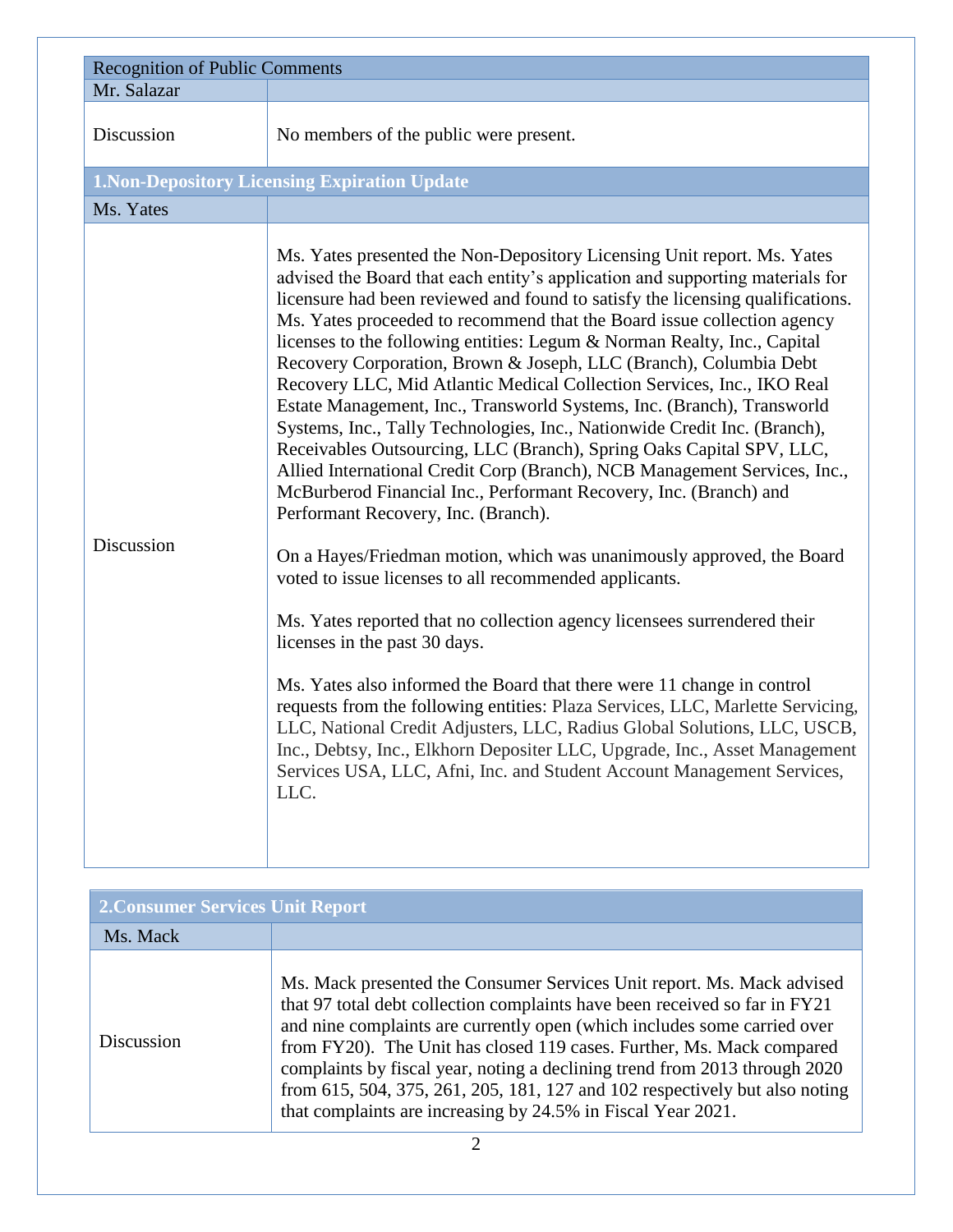|  | $\bullet$ |  |
|--|-----------|--|
|  |           |  |
|  |           |  |

| <b>3. Enforcement Unit Report</b> |                                                                                                                                    |  |
|-----------------------------------|------------------------------------------------------------------------------------------------------------------------------------|--|
| Ms. Allen                         |                                                                                                                                    |  |
| Discussion                        | Ms. Allen presented the Enforcement Unit report. She reported that there<br>are five collection agency cases in pre-charge status. |  |

| <b>4. Legislative session</b> |  |
|-------------------------------|--|
| Mr. McEvoy                    |  |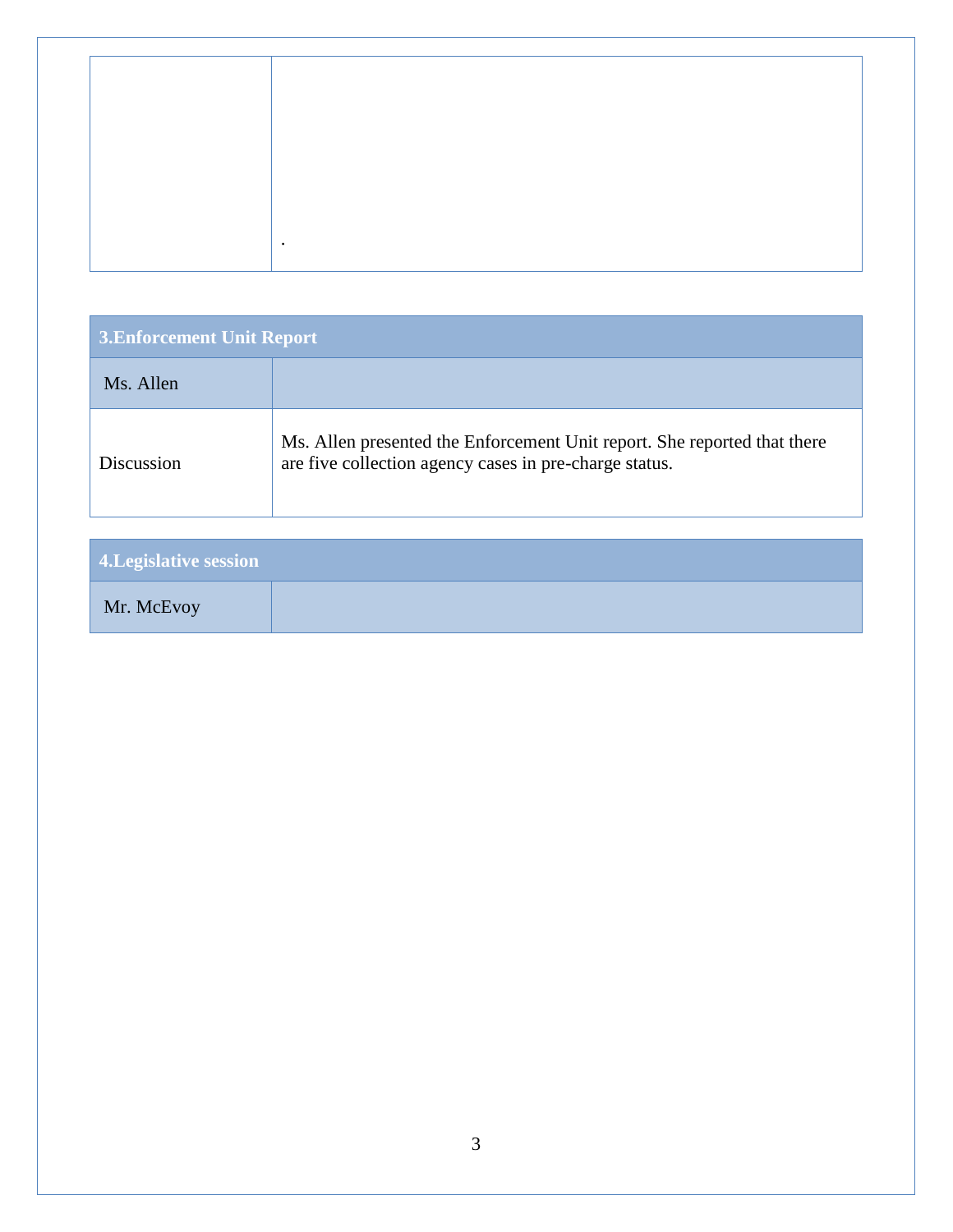| Discussion | Mr. McEvoy advised the Board that Maryland General Assembly approved<br>the following Departmental bills: SB 206, the State Collection Agency<br>Licensing Board - Sunset Extension bill; and SB 281 continuing the Office<br>of the Commissioner of Financial Regulation. These bills continue the<br>existence of the Board and the Office of the Commissioner through July 1,<br>2032.<br>Mr. McEvoy also discussed Senate Bill 251, which eliminates the<br>requirement that certain non-depository financial institutions (collection<br>agencies, credit services businesses, lenders, installment lenders, mortgage<br>lenders, mortgage loan originators, sales finance companies, check cashing<br>services, money transmission businesses, and debt management services<br>businesses) obtain a paper license from the Office of the Commissioner of<br>Financial Regulation. Instead, affected licensees will obtain an electronic<br>license issued through the Nationwide Multistate Licensing System<br>(NMLS). A licensee's NMLS number will serve as their license number and<br>no paper license will be issued by the Office of the Commissioner.<br>Mr. McEvoy also discussed SB514 which, among other things, relates to<br>hospital debt collection policies/payment plans and prohibits hospitals from<br>taking specified actions when collecting debt. |
|------------|--------------------------------------------------------------------------------------------------------------------------------------------------------------------------------------------------------------------------------------------------------------------------------------------------------------------------------------------------------------------------------------------------------------------------------------------------------------------------------------------------------------------------------------------------------------------------------------------------------------------------------------------------------------------------------------------------------------------------------------------------------------------------------------------------------------------------------------------------------------------------------------------------------------------------------------------------------------------------------------------------------------------------------------------------------------------------------------------------------------------------------------------------------------------------------------------------------------------------------------------------------------------------------------------------------------------------------------------------------------------------------|
|            |                                                                                                                                                                                                                                                                                                                                                                                                                                                                                                                                                                                                                                                                                                                                                                                                                                                                                                                                                                                                                                                                                                                                                                                                                                                                                                                                                                                |

| <b>5.NACARA Update</b> |                                                                                                                                                           |
|------------------------|-----------------------------------------------------------------------------------------------------------------------------------------------------------|
| Mr. Bellman            |                                                                                                                                                           |
| Discussion             | Mr. Bellman discussed NACARA's upcoming trainings and explained Ms.<br>Mack is preparing for NACARA's next annual meeting which will again be<br>virtual. |